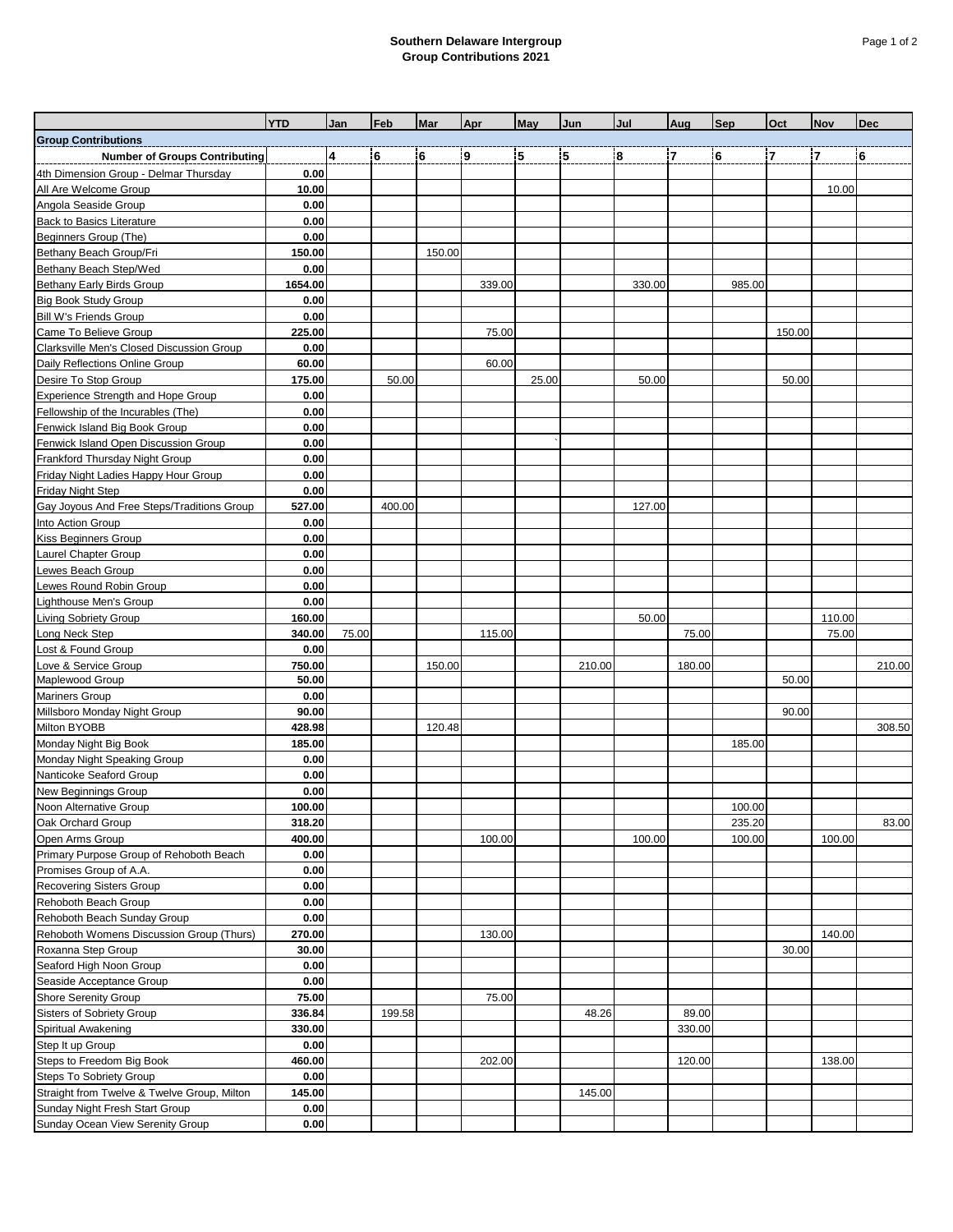## **Southern Delaware Intergroup Group Contributions 2021**

|                                                                                                                                                                                 | <b>YTD</b> | Jan    | Feb    | Mar    | Apr                                                       | May    | Jun    | Jul    | Aug    | <b>Sep</b>                                                | Oct    | <b>Nov</b> | <b>Dec</b> |
|---------------------------------------------------------------------------------------------------------------------------------------------------------------------------------|------------|--------|--------|--------|-----------------------------------------------------------|--------|--------|--------|--------|-----------------------------------------------------------|--------|------------|------------|
| Sunlight Of The Spirit Group                                                                                                                                                    | 125.00     |        |        |        |                                                           |        |        |        | 125.00 |                                                           |        |            |            |
| Surrender To Win Group                                                                                                                                                          | 87.97      |        |        | 27.97  |                                                           |        |        | 60.00  |        |                                                           |        |            |            |
| Terra Firma Big Book                                                                                                                                                            | 98.06      |        |        |        |                                                           |        |        | 50.00  |        |                                                           | 48.06  |            |            |
| Thursday 11th Step Group                                                                                                                                                        | 0.00       |        |        |        |                                                           |        |        |        |        |                                                           |        |            |            |
| Tues/Thursday On 54 Group                                                                                                                                                       | 0.00       |        |        |        |                                                           |        |        |        |        |                                                           |        |            |            |
| <b>Tuesday Morning Women's Group</b>                                                                                                                                            | 100.00     |        |        |        |                                                           |        | 100.00 |        |        |                                                           |        |            |            |
| <b>Uncut Group</b>                                                                                                                                                              | 0.00       |        |        |        |                                                           |        |        |        |        |                                                           |        |            |            |
| Wake Up Call Group                                                                                                                                                              | 912.70     | 89.70  | 73.00  | 107.00 | 46.00                                                     | 32.00  |        | 303.00 |        | 102.00                                                    | 59.00  | 101.00     |            |
| We Are Not Saints                                                                                                                                                               | 75.00      |        | 75.00  |        |                                                           |        |        |        |        |                                                           |        |            |            |
| <b>WE Group</b>                                                                                                                                                                 | 185.27     | 185.27 |        |        |                                                           |        |        |        |        |                                                           |        |            |            |
| <b>Williamsville Group</b>                                                                                                                                                      | 100.00     |        |        |        |                                                           | 100.00 |        |        |        |                                                           |        |            |            |
| Women's 3-7-11 Group                                                                                                                                                            | 175.00     |        |        |        |                                                           | 75.00  |        |        |        |                                                           |        |            | 100.00     |
| Women's 6th & 7th Step Group                                                                                                                                                    | 190.00     | 30.00  | 30.00  |        |                                                           | 100.00 |        |        | 30.00  |                                                           |        |            |            |
| Women's Big Book Study Group                                                                                                                                                    | 192.05     |        |        | 55.00  |                                                           |        | 55.80  |        |        |                                                           |        |            | 81.25      |
| Young People's Alternative Group                                                                                                                                                | 0.00       |        |        |        |                                                           |        |        |        |        |                                                           |        |            |            |
| <b>Group Contribution Total</b>                                                                                                                                                 |            |        |        |        | \$9,511.07 \$379.97 \$827.58 \$610.45 \$1,142.00 \$332.00 |        |        |        |        | \$559.06 \$1,070.00 \$949.00 \$1,707.20 \$477.06 \$674.00 |        |            | \$782.75   |
| <b>Non Registered Meetings</b>                                                                                                                                                  |            |        |        |        |                                                           |        |        |        |        |                                                           |        |            |            |
| As Bill Sees It Lewes                                                                                                                                                           | 0.00       |        |        |        |                                                           |        |        |        |        |                                                           |        |            |            |
| Longneck Faith and Hope                                                                                                                                                         | 0.00       |        |        |        |                                                           |        |        |        |        |                                                           |        |            |            |
| Midway Closed Discussion                                                                                                                                                        | 0.00       |        |        |        |                                                           |        |        |        |        |                                                           |        |            |            |
| Milford Back to Basics                                                                                                                                                          | 0.00       |        |        |        |                                                           |        |        |        |        |                                                           |        |            |            |
| <b>Ocean View Group</b>                                                                                                                                                         | 170.00     |        |        |        |                                                           |        |        |        |        |                                                           |        |            | 170.00     |
| <b>Real Alcoholics</b>                                                                                                                                                          | 0.00       |        |        |        |                                                           |        |        |        |        |                                                           |        |            |            |
| The Ripple Effect 6 & 7                                                                                                                                                         | 0.00       |        |        |        |                                                           |        |        |        |        |                                                           |        |            |            |
| We Are Not Saints/Thursday                                                                                                                                                      | 0.00       |        |        |        |                                                           |        |        |        |        |                                                           |        |            |            |
| Wednesday Beginners Online                                                                                                                                                      | 0.00       |        |        |        |                                                           |        |        |        |        |                                                           |        |            |            |
| Wednesday Night Discussion                                                                                                                                                      | 0.00       |        |        |        |                                                           |        |        |        |        |                                                           |        |            |            |
| <b>Total</b>                                                                                                                                                                    | \$170.00   | \$0.00 | \$0.00 | \$0.00 | \$0.00                                                    | \$0.00 | \$0.00 | \$0.00 | \$0.00 | \$0.00                                                    | \$0.00 | \$0.00     | \$170.00   |
| <b>Other Contributions</b>                                                                                                                                                      |            |        |        |        |                                                           |        |        |        |        |                                                           |        |            |            |
| Individual Anonymous Contributions                                                                                                                                              | 1074.59    | 500.00 | 25.00  | 30.00  |                                                           |        |        |        |        |                                                           | 5.37   | 9.22       | 505.00     |
| In Memory Libby J. / Helen and Ed P.                                                                                                                                            | 25.00      |        | 25.00  |        |                                                           |        |        |        |        |                                                           |        |            |            |
| In Memory Libby J. / Kimblerlee S.                                                                                                                                              | 50.00      |        |        | 50.00  |                                                           |        |        |        |        |                                                           |        |            |            |
| Denton AA Group & Sessions 05-09                                                                                                                                                |            |        |        |        |                                                           |        | 500.00 |        |        |                                                           |        |            |            |
| <b>Other Contributions</b>                                                                                                                                                      | 1,149.59   | 500.00 | 50.00  | 80.00  | 0.00                                                      | 0.00   | 500.00 | 0.00   | 0.00   | 0.00                                                      | 5.37   | 9.22       | 505.00     |
| Total Contributions   \$10,660.66   \$879.97   \$877.58   \$690.45   \$1,142.00   \$332.00   \$1,059.06   \$1,070.00   \$949.00   \$1,707.20   \$482.43   \$683.22   \$1,457.75 |            |        |        |        |                                                           |        |        |        |        |                                                           |        |            |            |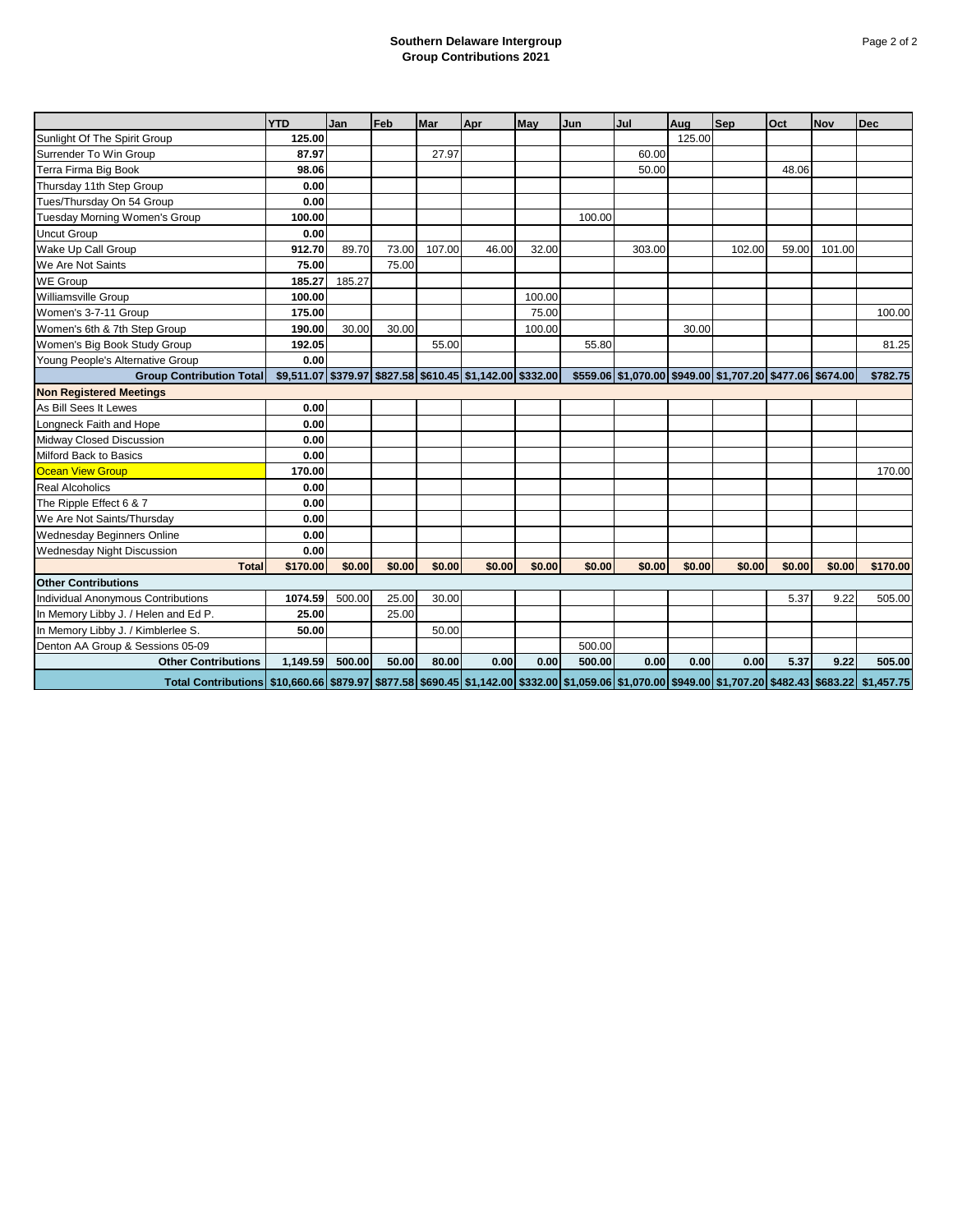## **Southern Delaware Intergroup Treasurers Report December 2021**

|                               |                    | YEAR TO DATE       | Jan    | Feb           | Mar      | Apr      | May           | Jun                  | Jul             | Aug             | Sep             | Oct             | Nov             | <b>Dec</b>      |
|-------------------------------|--------------------|--------------------|--------|---------------|----------|----------|---------------|----------------------|-----------------|-----------------|-----------------|-----------------|-----------------|-----------------|
| <b>INCOME</b>                 | <b>Budget</b>      | <b>Actual</b>      | Actual | <b>Actual</b> | Actual   | Actual   | <b>Actual</b> | Actual               | Actual          | Actual          | Actual          | Actual          | Actual          | Actual          |
| <b>Group Contributions</b>    | 9,500.00           | 9,511.07           | 379.97 | 827.58        | 610.45   | 1,142.00 | 332.00        | 559.06               | 1,070.00        | 949.00          | 1,707.20        | 477.06          | 674.00          | 952.75          |
| <b>Other Contributions</b>    | 700.00             | 1,149.59           | 500.00 | 50.00         | 80.00    | 0.00     | 0.00          | 500.00               | 0.00            | 0.00            | 0.00            | 5.37            | 9.22            | 505.00          |
| <b>Special Events</b>         | 150.00             | 1,584.00           | 0.00   | 0.00          | 1,584.00 | 0.00     | 0.00          | 0.00                 | 0.00            | 0.00            | 0.00            | 0.00            | 0.00            | 0.00            |
| Literature                    | 2,350.00           | 623.61             |        |               |          |          |               |                      | 53.58           | 79.65           | 190.00          |                 | 60.20           | 240.18          |
| <b>TOTAL INCOME</b>           | 12,700.00          | 12,868.27          | 879.97 | 877.58        | 2,274.45 | 1,142.00 | 332.00        | 1,059.06             | 1,123.58        | 1,028.65        | 1,897.20        | 482.43          | 743.42          | 1,697.93        |
| <b>OFFICERS EXPENSES</b>      |                    |                    |        |               |          |          |               |                      |                 |                 |                 |                 |                 |                 |
| Chair                         | 0.00               | 0.00               |        |               |          |          |               |                      |                 |                 |                 |                 |                 |                 |
| Co-Chair                      | 0.00               | 0.00               |        |               |          |          |               |                      |                 |                 |                 |                 |                 |                 |
| Treasurer                     | 100.00             | 64.86              |        |               |          |          |               |                      | 41.58           |                 |                 |                 |                 | 23.28           |
| Secretary                     | 0.00               | 0.00               |        |               |          |          |               |                      |                 |                 |                 |                 |                 |                 |
| <b>Totals</b>                 | 100.00             | 64.86              | 0.00   | 0.00          | 0.00     | 0.00     | 0.00          | 0.00                 | 41.58           | 0.00            | 0.00            | 0.00            | 0.00            | 23.28           |
| <b>COMMITTEE EXPENSES</b>     |                    |                    |        |               |          |          |               |                      |                 |                 |                 |                 |                 |                 |
| <b>Accessibilities</b>        | 250.00             | 0.00               |        |               |          |          |               |                      |                 |                 |                 |                 |                 |                 |
| Archives                      | 50.00              | 0.00               |        |               |          |          |               |                      |                 |                 |                 |                 |                 |                 |
| <b>Bridging the Gap</b>       | 100.00             | 0.00               |        |               |          |          |               |                      |                 |                 |                 |                 |                 |                 |
| <b>CPC</b>                    | 50.00              | 0.00               |        |               |          |          |               |                      |                 |                 |                 |                 |                 |                 |
| Corrections                   | 100.00             | 0.00               |        |               |          |          |               |                      |                 |                 |                 |                 |                 |                 |
| Crest                         | 150.00             | 133.00             |        |               | 133.00   |          |               |                      |                 |                 |                 |                 |                 |                 |
| Literature                    | 3,000.00           | 2,925.46           |        |               |          |          |               | 911.19               |                 |                 |                 |                 | 1,008.14        | 1,006.13        |
| Public Information            | 100.00             | 105.99             |        |               |          |          |               |                      |                 |                 | 105.99          |                 |                 |                 |
| <b>Special Events</b>         | 150.00             | 0.00               |        |               |          |          |               |                      |                 |                 |                 |                 |                 |                 |
| Website                       | 500.00             | 712.07             |        |               |          |          |               |                      |                 | 700.73          | 2.94            | 2.80            | 2.80            | 2.80            |
| Where and When                | 400.00             | 0.00               |        |               |          |          |               |                      |                 |                 |                 |                 |                 |                 |
| <b>Totals</b>                 | 4,850.00           | 3,876.52           | 0.00   | 0.00          | 133.00   | 0.00     | 0.00          | 911.19               | 0.00            | 700.73          | 108.93          | 2.80            | 1,010.94        | 1,008.93        |
| <b>OTHER EXPENSES</b>         |                    |                    |        |               |          |          |               |                      |                 |                 |                 |                 |                 |                 |
| <b>Answering Service</b>      | 2,500.00           | 2,251.33           | 201.85 | 221.82        | 180.29   | 179.41   | 177.10        | 182.93               | 189.80          | 253.11          | 170.28          | 143.94          | 182.00          | 168.80          |
| <b>Bank Fees</b>              | 60.00              | 27.99              |        |               |          |          |               |                      | 2.00            | 25.99           |                 |                 |                 |                 |
| <b>NERASSA</b>                | 420.00             | 0.00               |        |               |          |          |               |                      |                 |                 |                 |                 |                 |                 |
| Phone Line (Verizon)          | 600.00             | 544.12             | 42.93  | 48.18         | 48.18    | 48.43    | 42.93         | 42.93                | 45.09           | 45.09           | 45.09           | 45.09           | 45.09           | 45.09           |
| P.O Box                       | 290.00             | 284.00             |        |               |          |          |               |                      | 284.00          |                 |                 |                 |                 |                 |
| Storage Unit Rent             | 1,200.00           | 528.00             |        |               |          |          |               |                      |                 |                 | 198.00          | 110.00          | 110.00          | 110.00          |
| Website Maint/Tech            | 2,400.00           | 2,400.00           |        |               |          |          |               | 1,200.00             | 200.00          | 200.00          | 200.00          | 200.00          | 200.00          | 200.00          |
| Workshops                     | 100.00             | 0.00               |        |               |          |          |               |                      |                 |                 |                 |                 |                 |                 |
| Zoom/Rent<br><b>Totals</b>    | 180.00<br>7,750.00 | 180.00<br>6,215.44 | 244.78 | 270.00        | 228.47   | 227.84   | 220.03        | 90.00                | 15.00<br>735.89 | 15.00<br>539.19 | 15.00<br>628.37 | 15.00<br>514.03 | 15.00<br>552.09 | 15.00<br>538.89 |
| <b>TOTAL EXPENSES</b>         | 12,700.00          | 10,156.82          | 244.78 | 270.00        | 361.47   | 227.84   | 220.03        | 1,515.86<br>2,427.05 | 777.47          | 1,239.92        | 737.30          | 516.83          | 1,563.03        | 1,571.10        |
|                               |                    |                    |        |               |          |          |               |                      |                 |                 |                 |                 |                 |                 |
| <b>SPECIAL PROJECTS</b>       |                    |                    |        |               |          |          |               |                      |                 |                 |                 |                 |                 |                 |
| Storage Unit Setup            | 1,000.00           | 334.50             |        |               |          |          |               |                      |                 |                 | 334.50          |                 |                 |                 |
| Intergroup Office             | 500.00             | 0.00               |        |               |          |          |               |                      |                 |                 |                 |                 |                 |                 |
| <b>GSO Contribution</b>       | 500.00             | 500.00             |        |               |          |          |               |                      |                 |                 |                 |                 | 500.00          |                 |
| <b>Online Payment Project</b> | 2,000.00           | 0.00               |        |               |          |          |               |                      |                 |                 |                 |                 |                 |                 |
| <b>Totals</b>                 | 4,000.00           | 834.50             |        |               |          |          |               |                      |                 |                 | 334.50          | 0.00            | 500.00          |                 |
| Gain/Loss                     |                    |                    | 635.19 | 607.58        | 1,912.98 | 914.16   | 111.97        | $-1,367.99$          | 346.11          | $-211.27$       | 825.40          | $-34.40$        | $-1,319.61$     | 126.83          |
| <b>YTD Gain/Loss</b>          |                    |                    | 635.19 | 1,242.77      | 3,155.75 | 4,069.91 | 4,181.88      | 2,813.89             | 3,160.00        | 2,948.73        | 3,774.13        | 3,739.73        | 2,420.12        | 2,546.95        |
|                               |                    |                    |        |               |          |          |               |                      |                 |                 |                 |                 |                 |                 |
| <b>JAN 1 CASH BALANCE</b>     | 11,891.04          |                    |        |               |          |          |               |                      |                 |                 |                 |                 |                 |                 |

|                 | . |  |  |  |  |  |                                                                                                                         |  |
|-----------------|---|--|--|--|--|--|-------------------------------------------------------------------------------------------------------------------------|--|
| CASH BALANCE    |   |  |  |  |  |  | 12,526.23 13,133.81 15,046.79 15,960.95 16,072.92 14,704.93 15,051.04 14,839.77 15,665.17 15,630.77 14,311.16 14,437.99 |  |
| PRUDENT RESERVE |   |  |  |  |  |  | $6,350.00$ 6,350.00 6,350.00 6,350.00 6,350.00 6,350.00 6,350.00 6,350.00 6,350.00 6,350.00 6,350.00 6,350.00 6,350.00  |  |